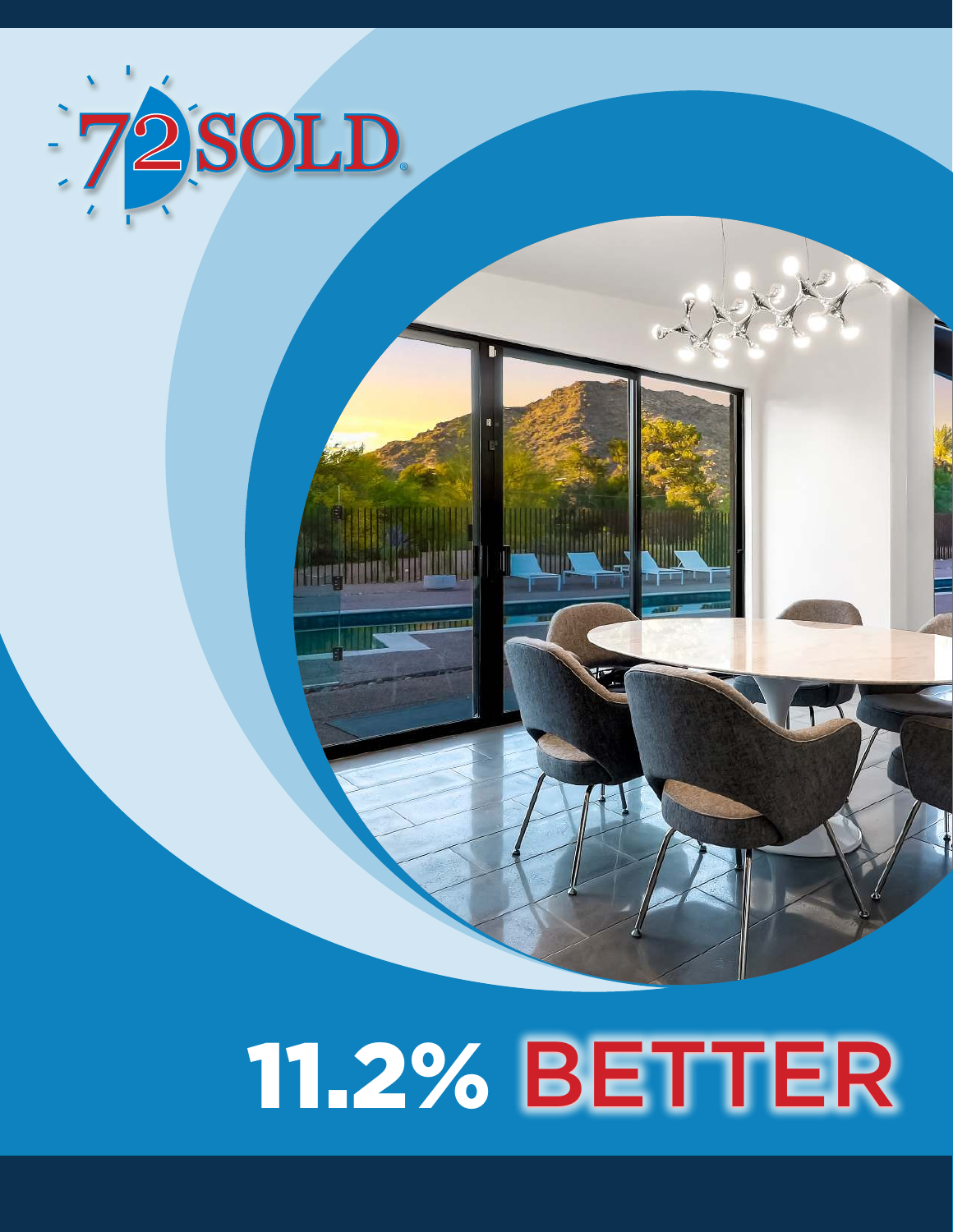





**We leverage the power of these four psychological drivers to make buyers want your home more…and pay more!**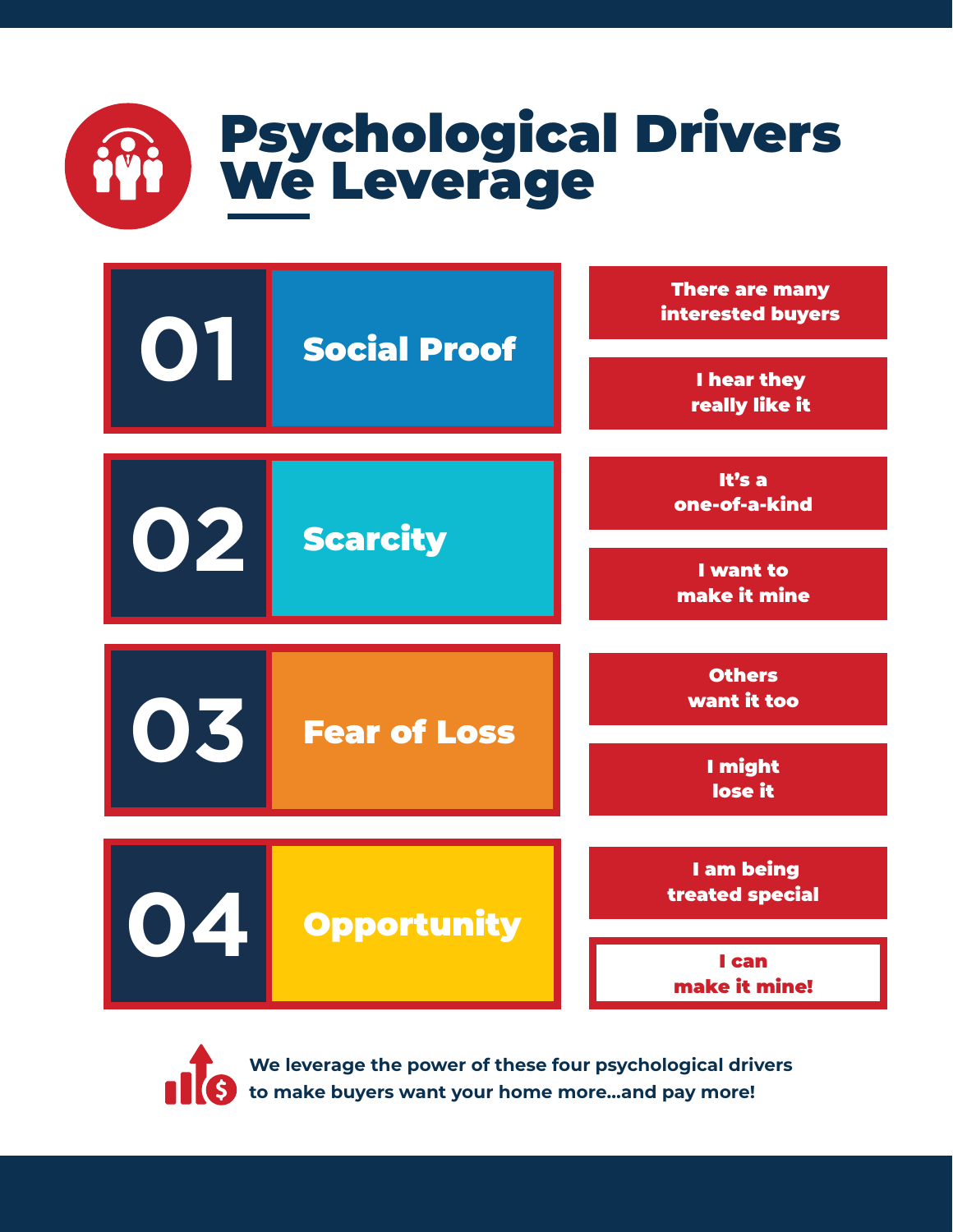